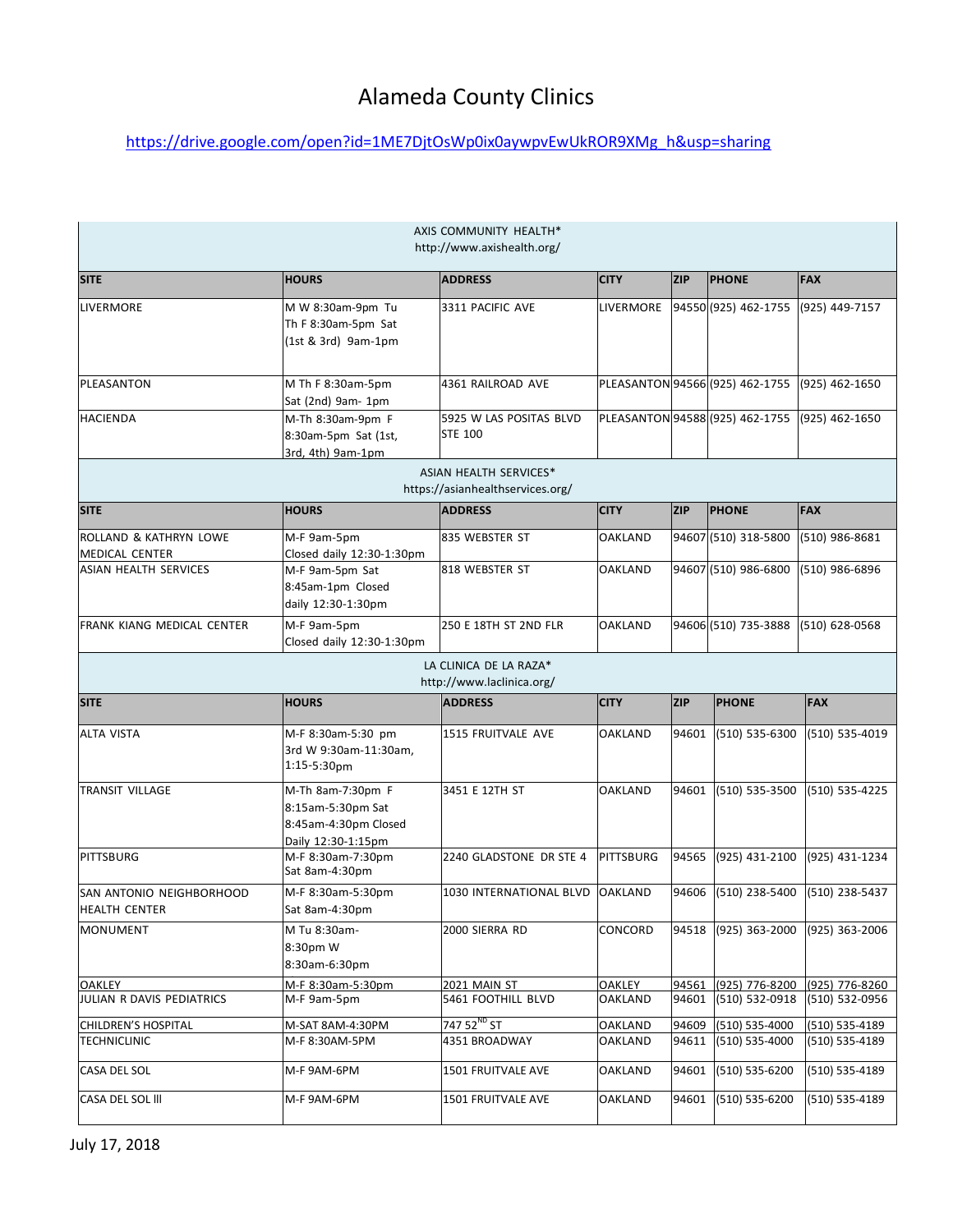| <b>FRUITVALE DENTAL</b>                          | M-TH 8:00AM-5:30PM<br>F 8:30AM-5:30PM<br>SAT 8:30AM-5PM<br>ORTHO CLINIC OPEN EVERY 3 <sup>RD</sup><br>THURS: 6PM-10PM                                        | 3050 E 16 <sup>TH</sup> ST                                 | <b>OAKLAND</b>  |            | 94601 (510) 535-4700                                                                     | (510) 535-4189 |
|--------------------------------------------------|--------------------------------------------------------------------------------------------------------------------------------------------------------------|------------------------------------------------------------|-----------------|------------|------------------------------------------------------------------------------------------|----------------|
| <b>FAMILY OPTICAL I</b>                          | M-F 8:30AM-5:30PM<br>SAT 8:30AM-3:30PM                                                                                                                       | 3060 E 9TH ST                                              | <b>OAKLAND</b>  | 94601      | (510) 535-5500                                                                           | (510) 535-4189 |
| <b>HAVENSCOURT HEALTH CENTER</b>                 | MEDICAL SERVICES: M,T<br>8:30AM-5PM W-F 8:30AM-<br>12:30PM<br>BEHAVIORAL HEALTH: M-F<br>8:30AM T-5:30PM<br>DENTAL: M,T,TH,F 8:30AM-<br>5PM, W 8:30AM-12:30PM | 1390 66TH AVE                                              | <b>OAKLAND</b>  | 94621      | (510) 639-3201                                                                           | (510) 639-3215 |
| <b>HAWTHORNE ELEMENTARY</b>                      | <b>SCHOOL HOURS VARY</b>                                                                                                                                     | 1700 28TH AVE                                              | <b>OAKLAND</b>  | 94601      | (510) 533-8162                                                                           | (510) 533-8205 |
| <b>ROOSEVELT HEALTH CENTER</b>                   | M-F 8:30AM-5PM<br>SUMMER HOURS: M-F 9AM-<br>4PM                                                                                                              | 1926 19TH AVE                                              | <b>OAKLAND</b>  |            | 94606 (510) 535-2893                                                                     | (510) 535-4189 |
| SAN ANTONIO NEIGHBORHOOD<br><b>HEALTH CENTER</b> | MEDICAL: M-SAT 8:30AM-<br>5:30PM<br>PHARMACY: M-F 9AM-5:30PM<br>WIC: M-F 8:00AM-5:30PM                                                                       | 1030 INTERNATIONAL BLVD                                    | <b>OAKLAND</b>  |            | 94606 MEDICAL:<br>510-238-5400<br>PHARMACY:<br>(510) 238-8040<br>WIC: (510) 272-<br>1500 | (510) 525-4189 |
| <b>WIC</b>                                       | M-F 8AM-5:30PM                                                                                                                                               | <b>1450 FRUITVALE AVE</b>                                  | <b>OAKLAND</b>  | 94601      | (510) 535-4110                                                                           | (510) 535-4189 |
| <b>NOUTH HEART HEALTH CENTER</b>                 | M-F 8:45AM-1PM<br>M-TH 2PM-4PM<br>FRIDAYS ONLY 2PM-2:45PM                                                                                                    | 286 E 10 <sup>™</sup> ST                                   | <b>OAKLAND</b>  |            | 94606 MEDICAL:<br>(510) 879-1568<br>OPTOMETRY:<br>(510) 879-1557                         | (510) 535-4189 |
| SAN LORENZO HIGH HEALTH CENTER                   | M-F 8:30AM-5PM<br>SUMMER HOURS: M-F 9AM-<br>4PM                                                                                                              | 50 E LEWELLING DR                                          | SAN<br>LORENZO  | 94580      | (510) 317-3167                                                                           | (510) 535-4189 |
| <b>FUENTE WELLNESS CENTER</b>                    | M & F 1PM-6PM<br>T, W, TH 11AM-6PM                                                                                                                           | 16335 E 14TH ST                                            | SAN<br>LEANDRO  | 94578      | (510) 481-4554<br>$(510)$ 481-4556                                                       | (510) 535-4189 |
|                                                  |                                                                                                                                                              | LIFELONG MEDICAL CARE*<br>https://www.lifelongmedical.org/ |                 |            |                                                                                          |                |
| <b>SITE</b>                                      | <b>HOURS</b>                                                                                                                                                 | <b>ADDRESS</b>                                             | <b>CITY</b>     | <b>ZIP</b> | <b>PHONE</b>                                                                             | <b>FAX</b>     |
| ASHBY HEALTH CENTER                              | M-W F 8:15am-8:15pm<br>Tu 8:15am-8:15pm Th<br>8:15am-12:45pm, 2-<br>5pm                                                                                      | 3075 ADELINE ST STE 280                                    | <b>BERKELEY</b> | 94703      | (510) 981-4100                                                                           | (510) 553-2171 |
| <b>EAST OAKLAND</b>                              | M-F 8am-5pm<br>Sat 8am-12pm                                                                                                                                  | 10700 MACARTHUR BLVD<br><b>STE 14B</b>                     | OAKLAND         | 94605      | (510) 981-4100                                                                           | (510) 549-5458 |
| OVER 60 HEALTH CENTER                            | M-F 8am-5pm Closed<br>1st W 12:30-1:30pm<br>Closed 3rd W 12:30-<br>2:30nm                                                                                    | 3260 SACRAMENTO ST                                         | <b>BERKELEY</b> |            | 94702 (510) 981-4100                                                                     | (510) 428-4594 |
| <b>WEST BERKELEY FAMILY PRACTICE</b><br>(WBFP)   | M-W 7:30am-8:30am<br>Tu-Th F 7:30am-5pm Sat<br>8am-12pm, 1-4:30pm<br>Closed 1st W 12-3pm                                                                     | 837 ADDISON ST                                             | <b>BERKELEY</b> | 94710      | (510) 981-4100                                                                           | (510) 981-4294 |
| DOWNTOWN OAKLAND                                 | M-F 8am-5pm<br>1st,2nd,3rd Th 9:30am-5pm<br>1st & 3rd Sat 8am-12pm                                                                                           | 616 16TH ST                                                | <b>OAKLAND</b>  | 94612      | (510) 981-4100                                                                           | (510) 451-4285 |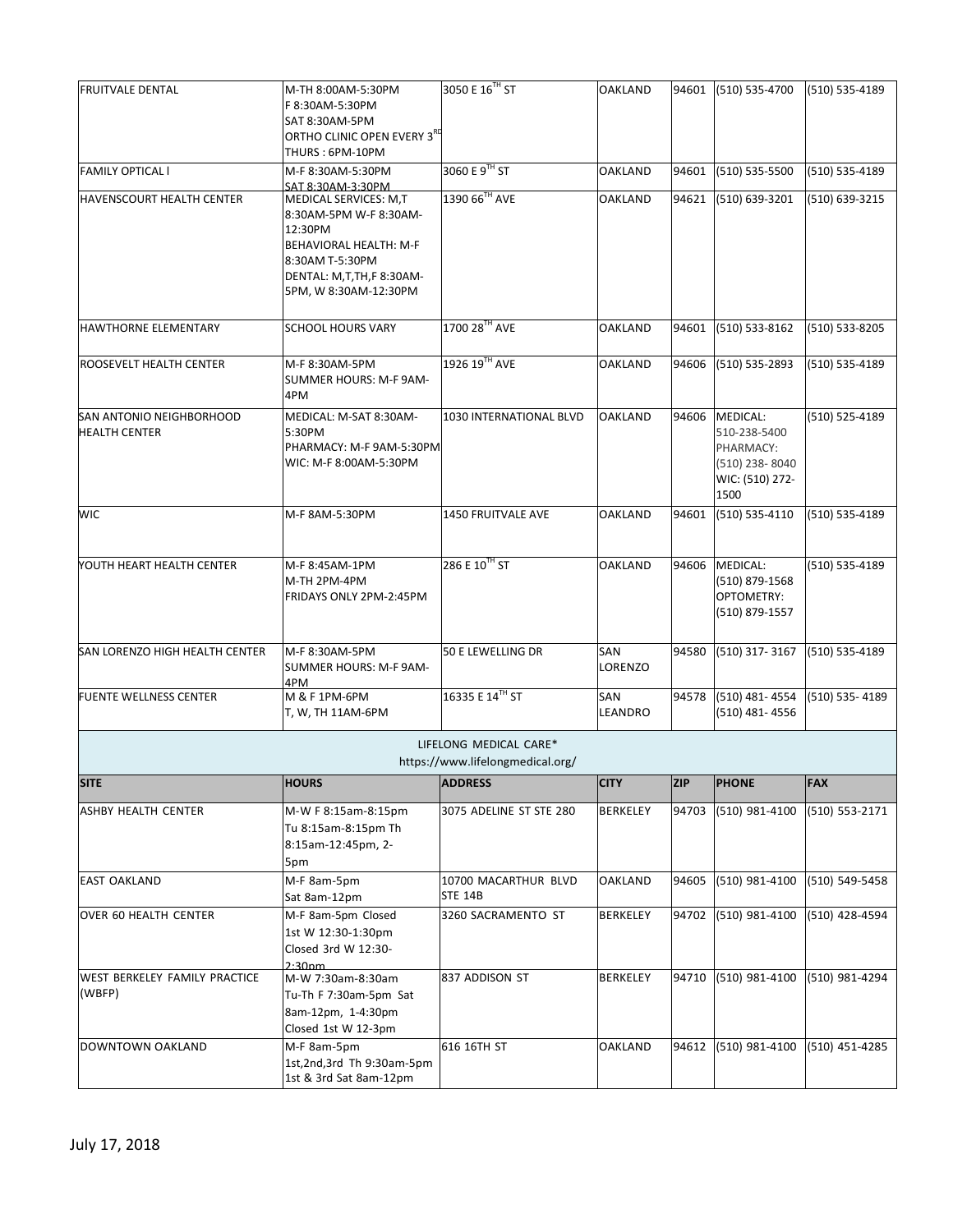| <b>HOWARD DANIEL CLINIC</b>     | M-F 8am-5pm<br>4th M 8am-3pm<br>2nd, 4th Sat 8am-12pm                           | 9933 MACARTHUR BLVD          | <b>OAKLAND</b>   |       | 94605 (510) 981-4100 | (510) 553-2172 |
|---------------------------------|---------------------------------------------------------------------------------|------------------------------|------------------|-------|----------------------|----------------|
| <b>BROOKSIDE IMMEDIATE CARE</b> | M-Th 8:30am-12:30pm,<br>$1:30-$<br>7:45pm F 8:30am-<br>12:30pm, 1:30-4:30pm Sat | <b>2023 VALE RD</b>          | <b>SAN PABLO</b> |       | 94806 (510) 215-9092 | (510) 412-9807 |
| <b>BROOKSIDE RICHMOND</b>       | M-Th 7am-5pm<br>F 8:30am-5pm                                                    | 1030 NEVIN AVE               | <b>RICHMOND</b>  | 94801 | (510) 215-5001       | (510) 215-1115 |
| LIFELONG MEDICAL CARE DENTAL    | M W F: 8:45am-5pm<br>T-Th: 8:45am-6pm                                           | 1860 ALCATRAZ AVE            | <b>BERKELEY</b>  | 94703 | (510) 981-4146       | (510) 533-2171 |
| BERKELEY PRIMARY CARE ACCESS    | M-Sat: 10am-6pm                                                                 | <b>2001 DWIGHT WAY #1388</b> | Berkeley         |       | 94704 (510) 981-4100 | (510) 533-2171 |

| <b>SITE</b>                                                    | <b>HOURS</b>                                                         | <b>ADDRESS</b>                                          | <b>CITY</b>       | <b>ZIP</b> | <b>PHONE</b>                     | <b>FAX</b>            |  |  |
|----------------------------------------------------------------|----------------------------------------------------------------------|---------------------------------------------------------|-------------------|------------|----------------------------------|-----------------------|--|--|
| WM JENKINS PEDIATRIC CTR                                       | M-F 9am-12pm<br>1pm-4pm                                              | 150 HARBOUR WAY                                         | <b>RICHMOND</b>   | 94801      | (510) 237-9537                   | $(510)$ 237-<br>3957  |  |  |
| <b>RICHMOND</b>                                                | M-Th 9am-3:45pm<br>F 7am-10am                                        | 2600 MACDONALD AVE STE BRICHMOND                        |                   | 94804      | (510) 981-4100                   | $(510)$ 233-<br>2974  |  |  |
| <b>TRUST</b>                                                   | M W Th F 8:30am-4:30pm<br>Tu 1pm-4:30pm                              | 386 14TH ST                                             | <b>OAKLAND</b>    | 94612      | (510) 210-5050                   | $(510)$ 444-<br>4424  |  |  |
| PINOLE                                                         | M 8:30am-5pm<br>Tu closed W<br>8:30am-<br>12:30pm Th-F<br>8:30am-5pm | 806 SAN PABLO AVE STE 1                                 | <b>PINOLE</b>     | 94564      | (510) 981-3255                   | $(510)$ 724-<br>4021  |  |  |
| LENOIR                                                         | M-Th 9am-12pm, 2-6pm<br>F 9am-12pm                                   | 2940 SUMMIT ST STE 1B                                   | <b>OAKLAND</b>    | 94609      | (510) 834-4897                   | $(510) 834 -$<br>4799 |  |  |
| NATIVE AMERICAN HEALTH CENTER*<br>http://www.nativehealth.org/ |                                                                      |                                                         |                   |            |                                  |                       |  |  |
| <b>SITE</b>                                                    | <b>HOURS</b>                                                         | <b>ADDRESS</b>                                          | <b>CITY</b>       | <b>ZIP</b> | <b>PHONE</b>                     | <b>FAX</b>            |  |  |
| NATIVE AMERICAN HEALTH CENTER                                  | M-F 8am-5:30pm                                                       | 2950 INTERNATIONAL BLVD                                 | <b>OAKLAND</b>    | 94601      | (510) 535-4400                   | $(510) 533 -$<br>8474 |  |  |
| <b>WIC-NATIVE AMERICAN HEALTH</b><br><b>CENTER</b>             | M-F 8AM-5PM & THIRD SAT<br>OF THE MONTH                              | 3124 INTERNATIONAL BLVD                                 | <b>OAKLAND</b>    | 94601      | (510)434-5300                    |                       |  |  |
| ALAMEDA HIGH SCHOOL                                            | M-F: 8AM - 5PM                                                       | 2201 ENCINAL AVE                                        | ALAMEDA           | 94501      | (510) 337-7022                   | $(510) 521 -$<br>4740 |  |  |
| <b>ENCINAL HIGH SCHOOL</b>                                     | SUMMER HOURS M-F: 8AM-<br>12PM. 1:30PM-3:30PM                        | <b>210 CENTRAL AVE</b>                                  | ALAMEDA           | 94501      | (510) 748-4023                   | $(510) 521 -$<br>4956 |  |  |
| <b>FRICK IMPACT ACADEMY</b>                                    | M-F: 8AM-6PM                                                         | 2845 64TH AVE                                           | <b>OAKLAND</b>    | 94605      | (510) 729-7736                   | (510) 729-<br>7739    |  |  |
| <b>ISLAND HIGH SCHOOL</b>                                      | M-F: 8AM-5PM                                                         | 500 PACIFIC AVE                                         | <b>ALAMEDA</b>    | 94501      | (510) 748-4024                   | $(510) 769 -$<br>7417 |  |  |
| SKYLINE HIGH SCHOOL                                            | M-F: 7AM-3:30PM                                                      | 11250 SKYLINE BLVD                                      | OAKLAND           | 94619      | (51) 482-7109,<br><b>EXT 104</b> | $(510)$ 482-<br>7296  |  |  |
| UNITED FOR SUCCESS ACADEMY                                     | M-F: 7AM-4PM                                                         | 2101 35TH AVE                                           | <b>OAKLAND</b>    | 94601      | (510) 535-3880                   | $(510) 535 -$<br>7139 |  |  |
| MELROSE LEADERSHIP ACADEMY                                     | M-F: 8am-5pm                                                         | 4730 FLEMING AVE                                        | <b>OAKLAND</b>    | 94619      | (510) 535-3832                   |                       |  |  |
|                                                                |                                                                      | TIBURCIO VASQUEZ HEALTH CENTER*<br>https://www.tvhc.org |                   |            |                                  |                       |  |  |
| <b>HEALTH CENTER SITE</b>                                      | <b>HOURS</b>                                                         | <b>ADDRESS</b>                                          | <b>CITY</b>       | <b>ZIP</b> | <b>PHONE</b>                     | <b>FAX</b>            |  |  |
| <b>HAYWARD</b>                                                 | M-F 8am-5pm                                                          | 22331 MISSION BLVD                                      | <b>HAYWARD</b>    | 94541      | (510) 471-5880                   | $(510) 690 -$<br>0703 |  |  |
| <b>UNION CITY</b>                                              | M-F 8am-5pm                                                          | 33255 9TH ST                                            | <b>UNION CITY</b> | 94587      | (510) 471-5880                   | $(510)$ 471-<br>9051  |  |  |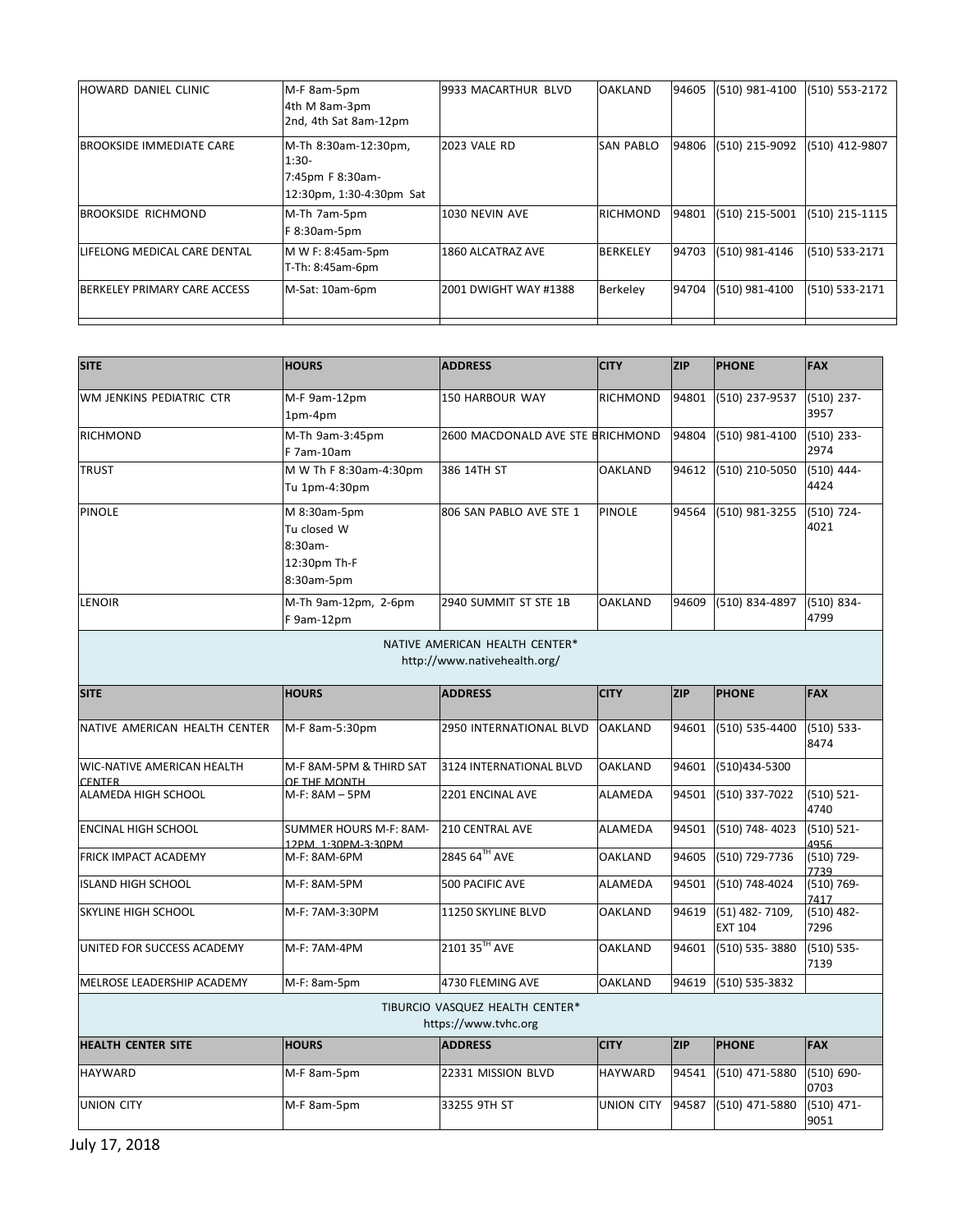| SILVA PEDIATRIC CLINIC                         | M-F 8am-5pm                                     | 680 W TENNYSON RD                                                 | <b>HAYWARD</b>        | 94544      | (510) 782-4470 | $(510)$ 782-<br>4756  |
|------------------------------------------------|-------------------------------------------------|-------------------------------------------------------------------|-----------------------|------------|----------------|-----------------------|
| <b>SAN LEANDRO</b>                             | M-F 8am-5pm                                     | 16110 E 14TH ST                                                   | <b>SAN</b><br>LEANDRO | 94578      | (510) 398-7500 | $(510)$ 476-<br>0404  |
| <b>FIREHOUSE CLINIC</b>                        | M-F 8am-8pm                                     | 28300 HUNTWOOD AVE                                                | <b>HAYWARD</b>        | 94544      | (510) 398-7474 | $(510)$ 293-<br>1288  |
|                                                |                                                 | TRI-CITY HEALTH CENTER*<br>http://tri-cityhealth.org/             |                       |            |                |                       |
| <b>SITE</b>                                    | <b>HOURS</b>                                    | <b>ADDRESS</b>                                                    | <b>CITY</b>           | <b>ZIP</b> | <b>PHONE</b>   | <b>FAX</b>            |
| <b>LIBERTY</b>                                 | M-Th 8am-7pm<br>F-Sat 8am-5pm                   | 39500 LIBERTY ST                                                  | <b>FREMONT</b>        | 94538      | (510) 770-8040 | $(510)$ 770-<br>8145  |
| <b>MOWRY</b>                                   | M-Th 8am-7pm<br>F 8am-5pm                       | 2299 MOWRY AVE STE 3B                                             | <b>FREMONT</b>        | 94538      | (510) 770-8040 | $(510)$ 456-<br>4390  |
| <b>MOWRY II</b>                                | M-F 8am-8pm                                     | 1999 MOWRY AVE STE F & N FREMONT                                  |                       | 94538      | (510) 770-8040 | $(510) 657 -$         |
| <b>MAIN ST VILLAGE</b>                         | M-F 8am -5pm                                    | 3607 MAIN ST STE B                                                | <b>FREMONT</b>        | 94538      | (510) 770-8040 | $(510)$ 933-          |
| <b>IRVINGTON DAVE</b>                          | M-F 8am-7pm<br>Sat 8am-7pm                      | 40910 FREMONT BLVD                                                | <b>HAYWARD</b>        | 94538      | (510) 770-8040 | $(510) 623 -$<br>8926 |
|                                                |                                                 | <b>WEST OAKLAND HEALTH*</b><br>https://www.westoaklandhealth.org/ |                       |            |                |                       |
| <b>SITE</b>                                    | <b>HOURS (BOLDED IF AFTER</b><br><b>HOURS</b> ) | <b>ADDRESS</b>                                                    | <b>CITY</b>           | <b>ZIP</b> | <b>PHONE</b>   | <b>FAX</b>            |
| <b>WEST OAKLAND HEALTH CENTER</b>              | M-F 8:15am-<br>5pm Tu-Th<br>8:15am-8pm          | 700 ADELINE ST                                                    | <b>OAKLAND</b>        | 94607      | (510) 835-9610 | $(510) 893 -$<br>4333 |
| <b>EAST OAKLAND HEALTH CENTER</b>              | M-F 8:15am-5pm                                  | 7450 INTERNATIONAL BLVD                                           | <b>OAKLAND</b>        | 94621      | (510) 430-9401 | $(510) 563 -$<br>2393 |
| WILLIAM BYRON RUMFORD MEDICAL<br><b>CLINIC</b> | M-F 8:15am- 5pm                                 | 2960 SACRAMENTO ST                                                | <b>BERKELEY</b>       | 94702      | (510) 549-3166 | $(510) 549 -$<br>0319 |
| ALBERT J THOMAS MEDICAL CLINIC                 | M-F 8:15am- 5pm                                 | 10615 INTERNATIONAL BLVD OAKLAND                                  |                       | 94603      | (510) 568-9230 | $(510) 568 -$<br>0853 |

| <b>Roots Community Health Center</b><br>http://rootsclinic.org/ |                                           |                                       |                  |            |                       |                       |  |
|-----------------------------------------------------------------|-------------------------------------------|---------------------------------------|------------------|------------|-----------------------|-----------------------|--|
| <b>SITE</b>                                                     | <b>HOURS</b>                              | <b>ADDRESS</b>                        | <b>CITY</b>      | <b>ZIP</b> | <b>PHONE</b>          | <b>FAX</b>            |  |
| ROOTS COMMUNITY HEALTH<br><b>CENTER</b>                         | $M-F$ : 9AM-5PM                           | 9925 INTERNATIONAL<br><b>BLVD</b>     | <b>OAKLAND</b>   | 94603      | $(510)777 -$<br>1177  | $(510)550 -$<br>2644  |  |
| ROOTS COMMUNITY HEALTH<br><b>CENTER: CLEAN 360</b>              | M-F: 10AM-5PM<br>SAT: 11AM-4PM            | 4107 BROADWAY                         | <b>OAKLAND</b>   | 94611      | $(510)$ 451-<br>0570  | N/A                   |  |
| ROOTS COMMUNITY HEALTH<br><b>CENTER: SAN JOSE</b>               | M-F: 9AM-5PM                              | 1898 THE ALAMEDA                      | <b>SAN JOSE</b>  | 95126      | $(408)$ 490-<br>4710  | $(510) 550 -$<br>2644 |  |
| <b>EAST OAKLAND YOUTH</b><br><b>DEVELOPMENT CENTER</b>          | M-F: 9AM-7PM                              | 8200 INTERNATIONAL<br><b>BLVD</b>     | <b>OAKLAND</b>   | 94621      | $(510) 569 -$<br>8088 | N/A                   |  |
| LANEY COLLEGE HEALTH CENTER                                     | M-TH: 9AM- 5PM                            | 900 FALLON ST.                        | <b>OAKLAND</b>   | 94607      | $(510)$ 464-<br>3134  | $(510)$ 464-<br>3344  |  |
| <b>BERKELEY CITY COLLEGE</b><br><b>WELLNESS CENTER</b>          | <b>MENTAL HEALTH: BY</b><br>APPOINTMENT   | 2000 CENTER ST. STE. 100              | <b>BERKELEY</b>  | 94704      | $(510)$ 981-<br>2800  | $(510)$ 981-<br>2990  |  |
|                                                                 | <b>ACUPUNCTURE: TUES</b><br>9AM-1PM       |                                       |                  |            |                       |                       |  |
|                                                                 | NURSING SERVICES: M-TH<br>9AM-2PM DROP IN |                                       |                  |            |                       |                       |  |
| ROOTS PEDIATRICS CLINIC                                         | M-F: 9AM-5PM                              | 2700 INTERNATIONAL<br><b>BLVD #11</b> | <b>OAKLAND</b>   | 94601      | $(510) 533 -$<br>1248 | $(510) 550 -$<br>2644 |  |
| <b>ROOTS COMMUNITY HEALTH</b>                                   | M-F: TBA                                  | 212 E. REGENT STREET                  | <b>INGLEWOOD</b> | 90301      | (424) 702-5555        | N/A                   |  |
| <b>CENTER (OPENING SOON)</b>                                    |                                           |                                       |                  |            |                       |                       |  |
| <b>DAVIS STREET CLINIC</b><br>HTTP://DAVISSTREET.ORG/           |                                           |                                       |                  |            |                       |                       |  |